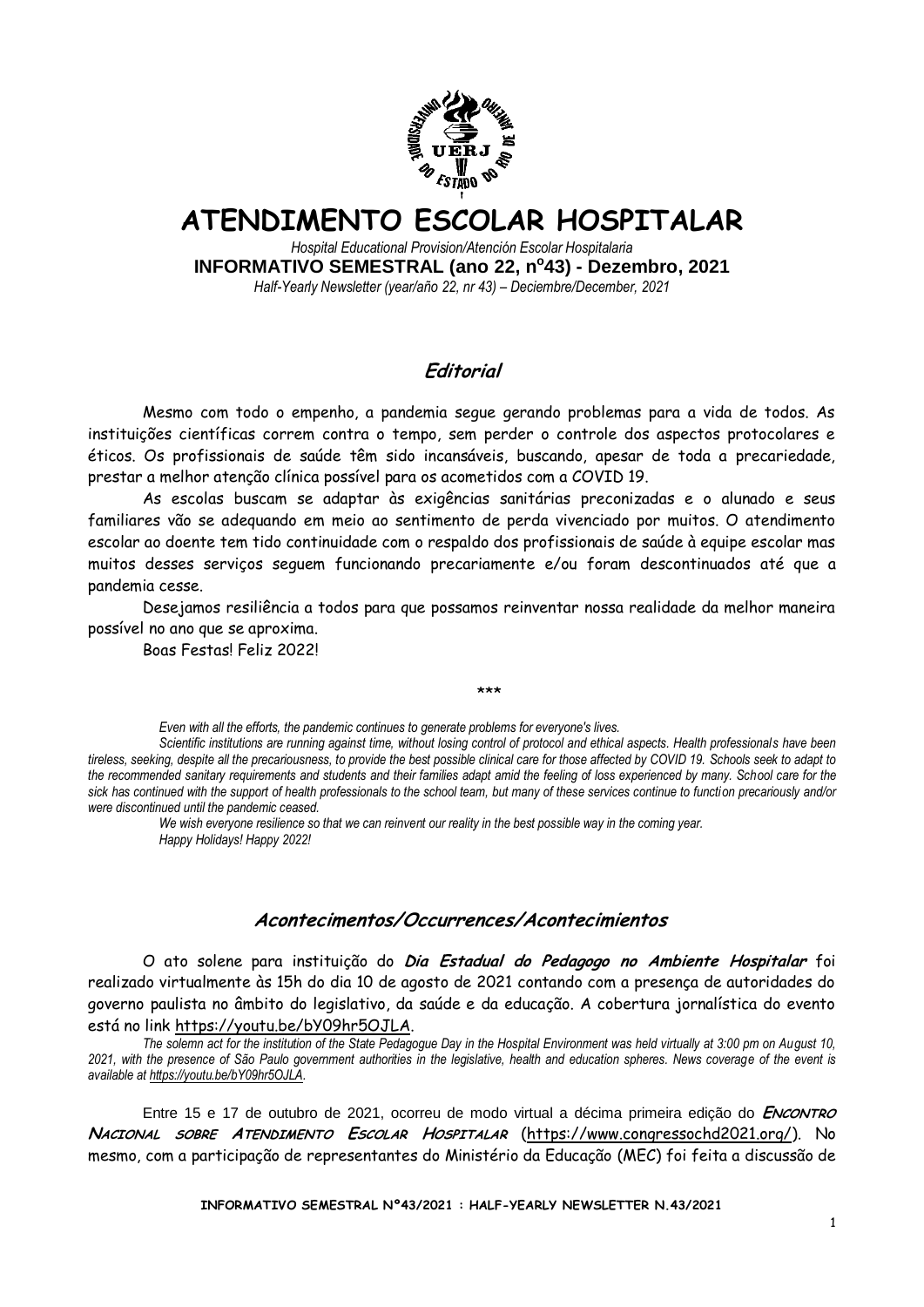documento norteador do atendimento escolar do doente. Para saber dos desdobramentos, entre em contato com a organização do evento pelo e-mail [neei.uerj@gmail.com.](mailto:neei.uerj@gmail.com)

*Between October 15 and 17, 2021, the eleventh edition of the NATIONAL MEETING ON HOSPITAL SCHOOL SERVICE (https://www.congressochd2021.org/) took place virtually. In the same, with the participation of representatives of the Ministry of Education (MEC), the discussion of the document that guides the schooling of the sick ones was discussed. To find out about developments, contact the event organizers by e-mail neei.uerj@gmail.com.*

A escola que funciona no Hospital Ledina em Ljubljana (Eslovenia) celebrou em 12 de novembro de 2021 os 70 anos da existência do atendimento escolar ao doente com o **SIMPÓSIO ESCOLA EM HOSPITAL** no horário local das 9h às 14h. Os organizadores dispuseram, inclusive, de tradução para o Inglês. Para mais detalhes, contate o e-mail simpozij@bolnisnicna-sola.si. Parabéns e felicidades para a Escola Hospitalar Ledina.

*The school at the Hospital Ledina in Ljubljana (Slovenia) celebrated on October 12, 2021 the 70th anniversary of its schooling for the sick with the SYMPOSIUM SCHOOL IN HOSPITAL from 9am to 2pm (local time). The organizers even provided an English translation. To get more details, contact simpozij@bolnisnicna-sola.si. Congratulations and good luck to Hospital School Ledina.*

### **Publicações/Publishing/Publicaciones**

A pesquisa **EXPERIÊNCIAS DE ESTUDANTES COM LÁBIO LEPORINO NA TRANSIÇÃO PARA O ENSINO MÉDIO EM ESCOLAS DO REINO UNIDO** [\(https://continuityineducation.org/articles/10.5334/cie.33/\)](https://continuityineducation.org/articles/10.5334/cie.33/) foi publicada no jornal **CONTINUITY IN EDUCATION** [\(https://continuityineducation.org\)](https://continuityineducation.org/). Boa leitura!

*The qualitative study EXPERIENCES OF TRANDITION TO SECONDARY SCHOOL IN THE UNITED KINGDOM FOR CHILDREN WITH CLEFT LIP AND/OR PALATE [\(https://continuityineducation.org/articles/10.5334/cie.33/\)](https://continuityineducation.org/articles/10.5334/cie.33/) was the last paper published at the journal CONTINUITY IN EDUCATION [\(https://continuityineducation.org\)](https://continuityineducation.org/). Good Reading!*

A equipe de profissionais da Escola do Hospital Chelsea (Londres/Inglaterra) publicaram na página **BEM NA ESCOLA: CONTRIBUIÇÕES PARA CRIANÇAS COM CONDIÇÕES MÉDICAS OU MENTAIS DE SAÚDE NA ESCOLA** [\(https://www.wellatschool.org/\)](https://www.wellatschool.org/) os seguintes textos: Suporte da comunidade escolar ao alunado com condições médicas e mentais [\(https://www.wellatschool.org/resources/school-transitions-during](https://wellatschool.us2.list-manage.com/track/click?u=f08adf337ac9aa8f384b9a50b&id=373a237b2b&e=a920b5dd01)[the-pandemic\)](https://wellatschool.us2.list-manage.com/track/click?u=f08adf337ac9aa8f384b9a50b&id=373a237b2b&e=a920b5dd01); Suporte escolar à saúde mental e bem estar de sua equipe profissional (https://www. wellatschool.org/wellbeing/staff-wellbeing); Ajudando os alunos que vivem com diversas condições crônicas de saúde a obterem o melhor da escola [\(https://www.wellatschool.org/conditions\)](https://wellatschool.us2.list-manage.com/track/click?u=f08adf337ac9aa8f384b9a50b&id=55cf22a051&e=a920b5dd01). Entrando em contato com o e-mail info@wellatschool.org é possível se cadastrar para receber deles estas e outras publicações e também para trocar informações.

*The Chelsea Hospital School team of professionals (London/England) have published the following texts on the WELL AT SCHOOL: SUPPORTING CHILDREN WITH MEDICAL OR MENTAL HEALTH CONDITION AT SCHOOL (https://www.wellatschool.org/): How school communities can supportyoung people with transition especially those living with medical and mental health conditions [\(https://www.wellatschool.org/resources/school](https://www.wellatschool.org/resources/school) -transitions-during-the-pandemic); How schools can support the mental health and wellbeing of all their staff [\(https://www.wellatschool.org/wellbeing/staff](https://www.wellatschool.org/wellbeing/staff-wellbeing)[wellbeing\);](https://www.wellatschool.org/wellbeing/staff-wellbeing) and Helping students living with a wide range of chronic health conditions get the best out of school (https://www.wellatschool.org/conditions). By contacting info@wellatschool.org, it is possible to register to receive these and other publications from them and also to exchange information.*

O livro **SABERES E PRÁTICAS DOCENTES NO AMBIENTE HOSPITALAR E DOMICILIAR** foi organizado pelas professoras Adriana Garcia Gonçalves (Universidade Federal de São Carlos) Mirta Cristina Pereira Pacheco (Secretaria Municipal de Educação de Curitiba) e Tyara Oliveira (Prefeitura de Nova Iguaçu) conta com capítulos escritos por diversos profissionais atuantes na educação do doente. O mesmo teve seu lançamento no Encontro Nacional sobre Atendimento Escolar Hospitalar (outubro/2021) e no Congresso Brasileiro de Educação Especial (novembro/2021). Para saber mais sobre a obra contate as organizadoras pelos e-mails [mcppacheco@gmail.com,](mailto:mcppacheco@gmail.com) adrigarcia@ufscar.br

*The book KNOWLEDGE AND TEACHING PRACTICES IN THE HOSPITAL AND HOME ENVIRONMENT was organized by the teachers Adriana Garcia Gonçalves (Federal University of São Carlos), Mirta Cristina Pereira Pacheco (Municipal Education Department of Curitiba) and Tyara Oliveira (Nova Iguaçu Municipality). It has chapters written by several professionals working in education of the sick. It was*  launched at the National Meeting on Hospital School Service (October/2021) and at the Brazilian Congress of Special Education (November/2021). *To find out more about the work, contact the organizers by e-mail mcppacheco@gmail.com, [adrigarcia@ufscar.br.](mailto:adrigarcia@ufscar.br)*

A revista **NUEVOS ENCENÁRIOS EDUCATIVOS** publicou sua edição 22 com o trabalho da equipe de professores do alunado doente de Salta/Argentina e de profissionais convidados. Acesse pelo endereço